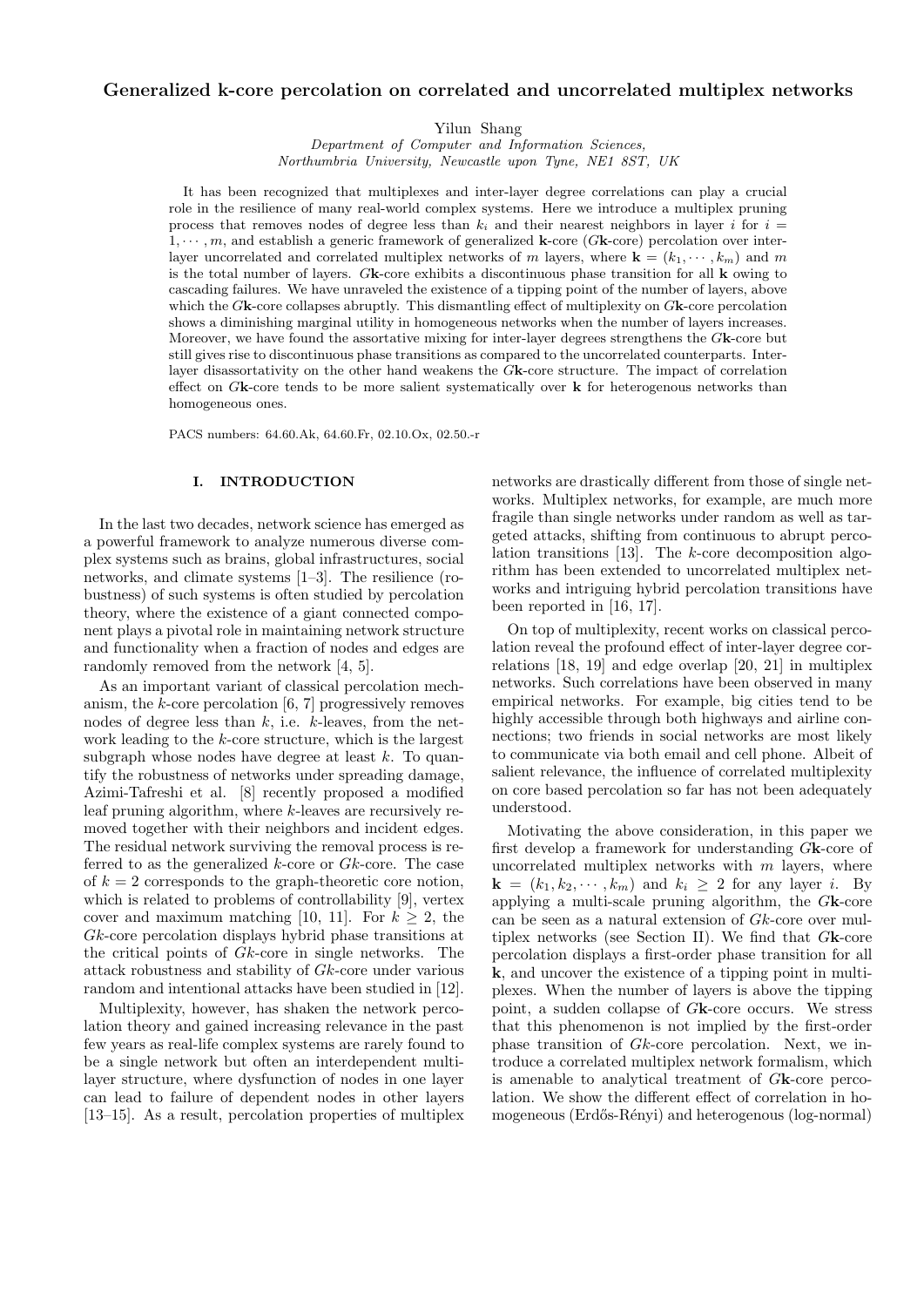multiplex networks. We observe that the assortative mixing of inter-layer degrees tends to build up the *G***k**-core but still gives rise to first-order phase transition for all **k**. Inter-layer disassortative mixing on the other hand weakens the *G***k**-core structure. Finally, we apply our *G***k**-core percolation algorithms to some real multiplex networks in social interaction, technology and economics.

It is worth noting that our application of pruning process of *G***k**-core to uncorrelated multiplex networks is analogous to [16], where **k**-core percolation is investigated in uncorrelated multiplex networks. Similarly, the work [17] examined a heterogeneous **k**-core percolation over interdependent networks with a focus on inter-layer node interdependency. Inter-layer degree distributions, however, are not correlated in these works.

### **II. ANALYTICAL RESULTS**

### **A.** *G***k-core of uncorrelated multiplex networks**

Recall that in multiplex networks, different layers share the same set of nodes [13]. Consider a multiplex network formed by *m* layers with an arbitrary joint degree distribution  $P(\mathbf{q})$  with  $\mathbf{q} = (q_1, q_2, \dots, q_m)$ , meaning the probability that a random node has *q<sup>i</sup>* neighbors in layer *i* for  $i = 1, \dots, m$ . Given vector  $\mathbf{k} = (k_1, k_2, \dots, k_m)$ , define **k**-leaf as a node which has intra-layer *i* degree  $q_i < k_i$ for at least one *i*. We consider the following pruning process: we randomly choose a **k**-leaf node and delete it together with its neighbors and all incident edges in layer *i* if  $q_i < k_i$ . Note that all layers share the same nodes and hence the removal of a node affects all layers and edges incident to it in all layers will be removed accordingly. The process continues until no **k**-leaves remain in the network. The resulting network is referred to as the *G***k**-core, which is a natural extension of the isolated network version [8, 12]: In the context of disease spreading, a virus is prone to tracking the neighbors of a weak node in each layer. In Fig. 1 we show an example of a duplex network and its  $G(2, 2)$ -core (i.e.,  $\mathbf{k} = (2, 2)$ ) after the removal process. Note that two components in **k** are not symmetric in general unless the two corresponding layers have the same topology and they are uncorrelated.



FIG. 1: Schematic illustration of a *G*(2*,* 2)-core percolation on a multiplex network with  $m = 2$  layers. White nodes are removed during the cascading removal process.

Our goal is to derive the size of *G***k**-core as a function of the network degree distribution. For  $i = 1, \dots, m$ , let  $e_i$  be the *i*-th unit vector with only the *i*-th element being one. We divide the nodes into three classes. A node is categorized as  $\alpha$ -removable if it is a  $(\mathbf{k} - \mathbf{e}_i)$ -leaf for at least one *i*; a node is *β*-removable if it is a neighbor of a **k**-leaf node; the rest of the nodes are non-removable and belongs to *G***k**-core. Note that the network has a locally treelike structure as the network size tends to infinity [2]. Given  $1 \leq i \leq m$ , denote by  $\alpha_i$ ,  $\beta_i$ , and  $1 - \alpha_i - \beta_i$ , respectively, the probabilities that a random neighbor in layer *i* of a randomly chosen node, say *v*, is *α*-removable, *β*-removable, and non-removable in the network removing node *v*. Observe that an end node of an edge of layer *i* extracted at random belongs to the *G***k**-core if it has at least  $k_i - 1$  intra-layer *i* neighbors in the  $G$ **k**-core, at least  $k_j$  intra-layer *j* neighbors in the  $G$ **k**-core for all  $j \neq i$ , and has no *α*-removable neighbors. Hence, we derive the self-consistency equation:

$$
1 - \alpha_i - \beta_i
$$
  
=  $\sum_{\mathbf{q} \ge \mathbf{k}} \frac{q_i P(\mathbf{q})}{\langle q_i \rangle} \left[ \sum_{s_i = k_i - 1}^{q_i - 1} {q_i - 1 \choose s_i} (1 - \alpha_i - \beta_i)^{s_i} \beta_i^{q_i - 1 - s_i} \right]$   

$$
\times \prod_{\substack{j=1 \ j \ne i}}^{m} \left[ \sum_{s_j = k_j}^{q_j} {q_j \choose s_j} (1 - \alpha_j - \beta_j)^{s_j} \beta_j^{q_j - s_j} \right],
$$
 (1)

where  $\langle q_i \rangle$  is the average degree of layer *i* and  $\mathbf{q} \geq \mathbf{k}$ means  $q_j \geq k_j$  for all  $1 \leq j \leq m$ . In  $(1)$ ,  $\frac{q_i P(\mathbf{q})}{\langle q_i \rangle}$  represents the probability that the end node of a random edge in layer *i* has degree **q**, the combinatorial multiplier  $\begin{pmatrix} \ddot{q}_i - 1 \\ s_i \end{pmatrix}$ counts the number of ways that one can choose  $s_i$  nonremovable neighbors among  $q_i - 1$  neighbors following intra-layer *i* edges, and similarly,  $\binom{q_j}{s_j}$  counts the choices of *s<sup>j</sup>* non-removable neighbors from *q<sup>j</sup>* neighbors following intra-layer *j* edges for every  $j \neq i$ . A random neighbor, say *v*, in layer *i* of a random node is *β*-removable if  $v$  has at least one neighbor which is  $\alpha$ -removable. Hence,

$$
\beta_i = 1 - \sum_{\mathbf{q} \ge \mathbf{e}_i} \frac{q_i P(\mathbf{q})}{\langle q_i \rangle} (1 - \alpha_i)^{q_i - 1} \prod_{\substack{j=1 \ j \ne i}}^m (1 - \alpha_j)^{q_j}, \quad (2)
$$

where we recall that  $\mathbf{e}_i = (0, \dots, 0, \stackrel{i-th}{1}, 0, \dots, 0)$  is the *i*-th unit vector.

Using the expressions  $(1)$ ,  $(2)$  and the binomial theorem, we calculate the probability  $\alpha_i$  as

$$
\alpha_{i} = \sum_{\mathbf{q} \geq \mathbf{e}_{i}} \frac{q_{i} P(\mathbf{q})}{\langle q_{i} \rangle} \Biggl\{ (1 - \alpha_{i})^{q_{i} - 1} \prod_{\substack{j=1 \ j \neq i}}^{m} (1 - \alpha_{j})^{q_{j}} \n- \Biggl[ \sum_{\substack{s_{i} = k_{i} - 1}}^{q_{i} - 1} {q_{i} - 1 \choose s_{i}} (1 - \alpha_{i} - \beta_{i})^{s_{i}} \beta_{i}^{q_{i} - 1 - s_{i}} \Biggr] \n\times \prod_{\substack{j=1 \ j \neq i}}^{m} \Biggl[ \sum_{s_{j} = k_{j}}^{q_{j}} {q_{j} \choose s_{j}} (1 - \alpha_{j} - \beta_{j})^{s_{j}} \beta_{j}^{q_{j} - s_{j}} \Biggr] \Biggr\}.
$$
 (3)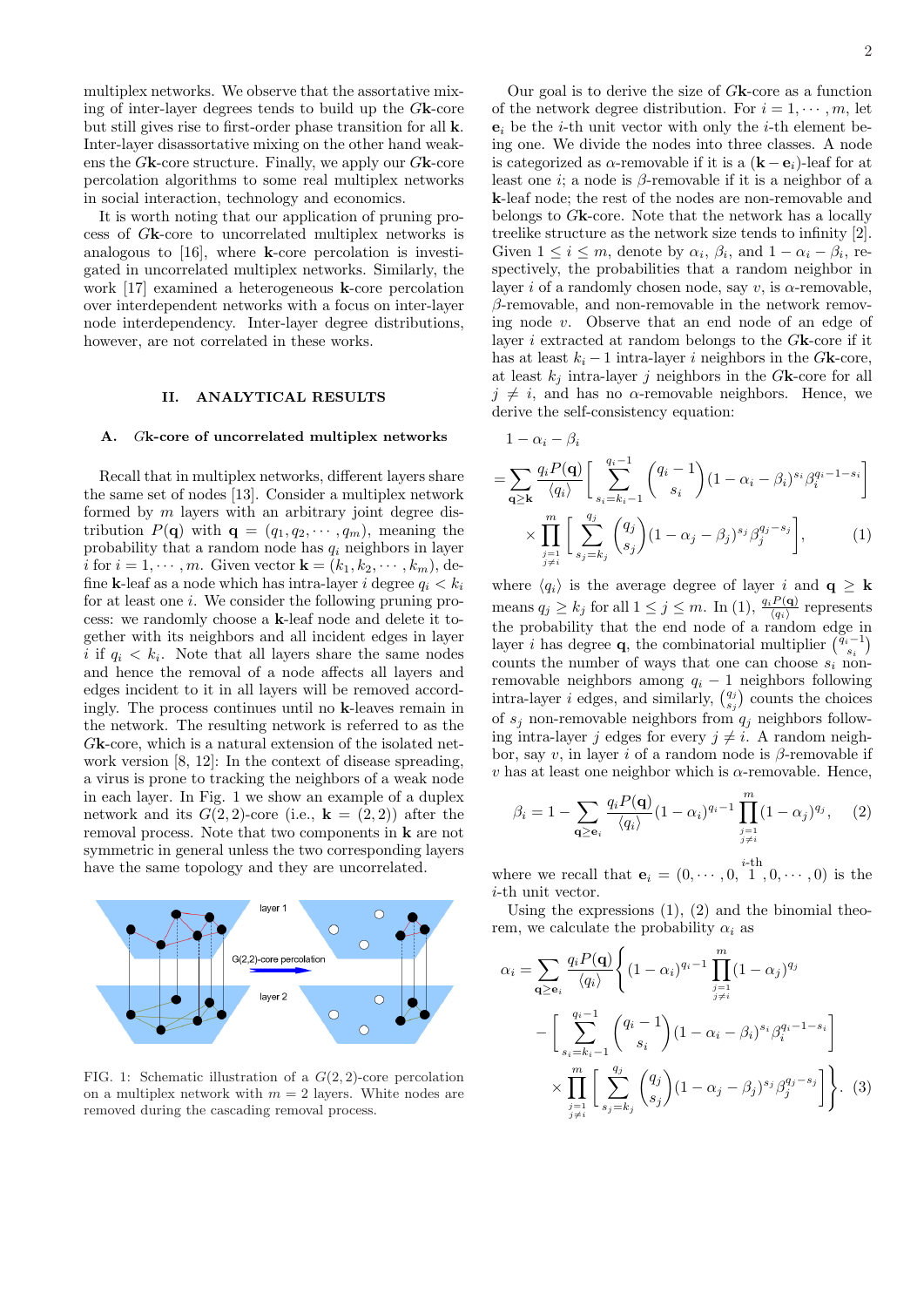The relative size of the *G***k**-core, denoted by  $n_{\mathbf{k}c}$ , can be viewed as the probability that a randomly selected node belongs to the *G***k**-core. This event happens if the random node has at least  $k_i$  neighbors in layer *i* for every  $1 \leq i \leq m$  according to the pruning process. Hence, we arrive at the expression:

$$
n_{kc} = \sum_{\mathbf{q} \ge \mathbf{k}} P(\mathbf{q})
$$
  
 
$$
\times \prod_{i=1}^{m} \left[ \sum_{s_i=k_i}^{q_i} {q_i \choose s_i} (1 - \alpha_i - \beta_i)^{s_i} \beta_i^{q_i - s_i} \right]. \tag{4}
$$

If we assume that there is no correlation for inter-layer degrees, we write  $P(\mathbf{q}) = P_1(q_1)P_2(q_2)\cdots P_m(q_m)$ , where  $P_i(q_i)$  is the marginal degree distribution in layer *i* [16]. Define the generating function for the degree of layer *i* as  $G_i(x) = \sum_{q_i=0}^{\infty} P_i(q_i) x^{q_i}$ , and its  $s_i$ -th derivative as  $G_i^{(s_i)}(x) = \sum_{q_i} \frac{q_i!}{(q_i - s_i)!} P_i(q_i) x^{q_i - s_i}$ ; see e.g. [2]. It follows from (2) and (3) that

$$
\alpha_{i} = \frac{1}{\langle q_{i} \rangle} \left\{ G_{i}^{(1)}(1 - \alpha_{i}) \prod_{\substack{j=1 \ j \neq i}}^{m} G_{j}(1 - \alpha_{j}) - \left[ G_{i}^{(1)}(1 - \alpha_{i}) - \sum_{s_{i}=0}^{k_{i}-2} \frac{(1 - \alpha_{i} - \beta_{i})^{s_{i}}}{s_{i}!} G_{i}^{(s_{i}+1)}(\beta_{i}) \right] \right\}
$$

$$
\times \prod_{\substack{j=1 \ j \neq i}}^{m} \left[ G_{j}(1 - \alpha_{j}) - \sum_{s_{j}=0}^{k_{j}-1} \frac{(1 - \alpha_{j} - \beta_{j})^{s_{j}}}{s_{j}!} G_{j}^{(s_{j})}(\beta_{j}) \right] \right\} \qquad (5)
$$

and

$$
\beta_i = 1 - \frac{G_i^{(1)}(1 - \alpha_i)}{\langle q_i \rangle} \prod_{\substack{j=1 \ j \neq i}}^m G_j(1 - \alpha_j). \tag{6}
$$

With these expressions, the relative size of the *G***k**-core (4) can be rewritten as

$$
n_{\mathbf{k}c} = \prod_{i=1}^{m} \left[ G_i (1 - \alpha_i) - \sum_{s_i=0}^{k_i - 1} \frac{(1 - \alpha_i - \beta_i)^{s_i}}{s_i!} G_i^{(s_i)}(\beta_i) \right].
$$
 (7)

By solving the self-consistency equations (5), (6) and (7), we can obtain the relative size  $n_{\mathbf{k}c}$ .

Moreover, the number of layer *i* edges in the *G***k**-core can be calculated as  $(1 - \alpha_i - \beta_i)^2 E_i$ , where  $E_i$  means the total number of edges in layer *i*. If rescaling this edge number by dividing the total number of nodes, we obtain  $(1 - \alpha_i - \beta_i)^2 \frac{\langle q_i \rangle}{2}$ . Hence, the rescaled number of edges in the  $G$ **k**-core, denoted by  $l_{\mathbf{k}c}$ , can be calculated as

$$
l_{\mathbf{k}c} = \frac{1}{2} \sum_{i=1}^{m} (1 - \alpha_i - \beta_i)^2 \langle q_i \rangle.
$$
 (8)

# **B.** *G***k-core of assortatively correlated multiplex networks**

In this section, following the convention of network percolation, we propose a minimalist model of correlated multiplex network by introducing only one additional parameter *r*. Recall that the joint degree distribution  $P(\mathbf{q}) = P(\mathbf{q}; r)$  is the joint probability that a random node has degree  $q_i$  in layer *i* for  $1 \leq i \leq m$ . Given  $1 \leq r \leq m$ , the intra-layer degree distributions for layers  $i(i = 1, \dots, r)$  are the same, while other layers (if exist) have independent degrees. In other words, the inter-layer degrees are correlated in an assortative mixing manner [22]. Let  $\delta_{a,b}$  be the Kronecker's delta function. The joint degree distribution of the correlated multiplex network model is described by

$$
P(\mathbf{q}; r) = P_1(q_1) \delta_{q_2, q_1} \cdots \delta_{q_r, q_1} P_{r+1}(q_{r+1}) \cdots P_m(q_m). \tag{9}
$$

Clearly, the case of  $r = 1$  reduces to the uncorrelated multiplex network model discussed in Section II.A. Furthermore, with the degree distribution (9), the expressions  $(1)-(4)$  still apply.

To solve the relative size  $n_{\mathbf{k}c}$  of the *G***k**-core, we introduce a version of high dimensional generating function as

$$
G(x_1, x_2, \cdots, x_m)
$$
  
= 
$$
\sum_{q_1=0}^{\infty} \sum_{\substack{q_j=0 \ j=r+1,\cdots,m}}^{\infty} P_1(q_1) P_{r+1}(q_{r+1}) \cdots P_m(q_m)
$$
  
× 
$$
(x_1 x_2 \cdots x_r)^{q_1} \cdot x_{r+1}^{q_{r+1}} \cdots x_m^{q_m},
$$
 (10)

which is a generalization of single variable generating functions [19, 23, 24] and some other versions have already been studied in the study of, e.g., network percolation with community structure [5]. By using (2), (3) and some algebra, we can derive in a similar manner as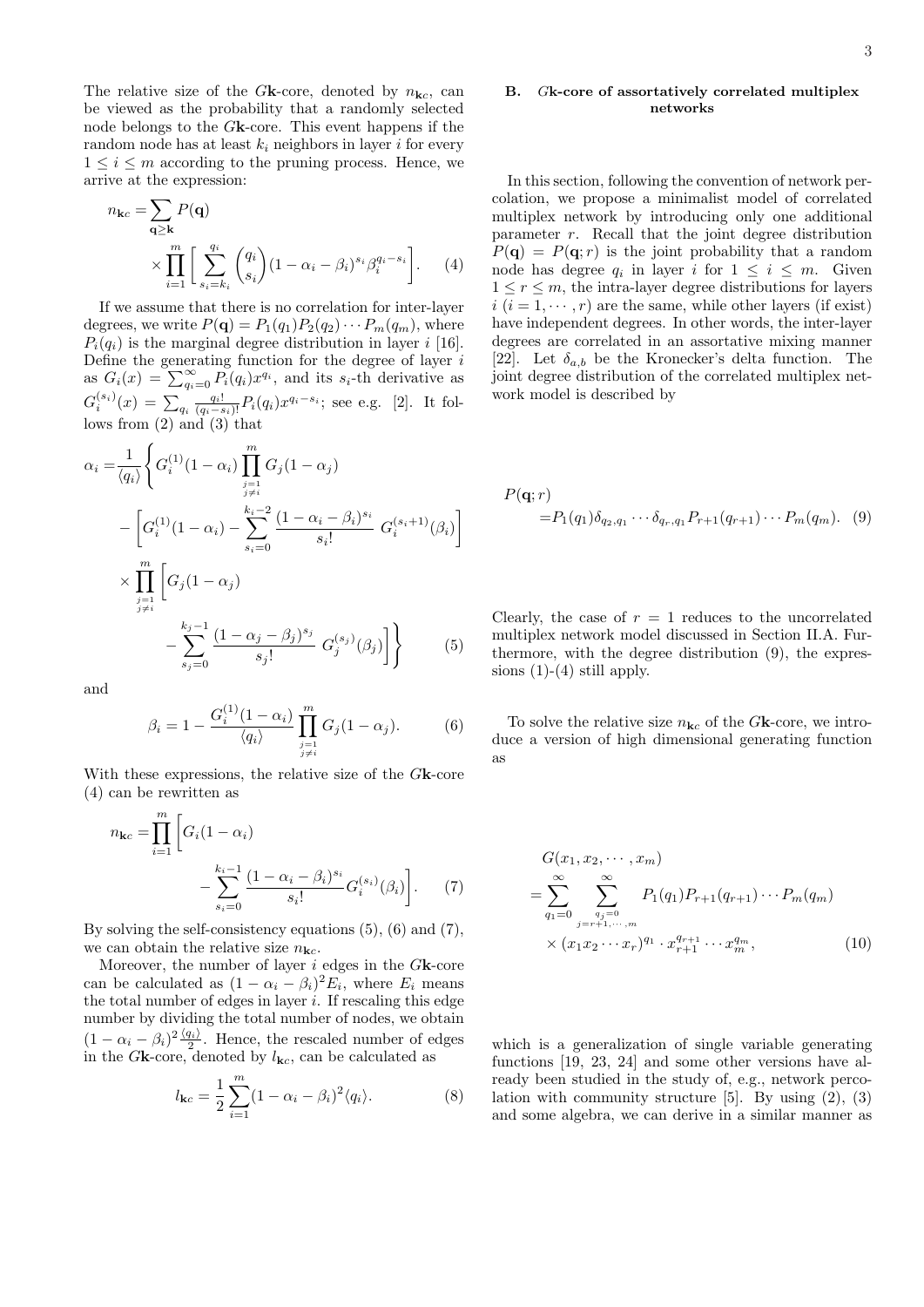in (5):

$$
\alpha_{i} = \frac{1}{\langle q_{i} \rangle} \left\{ \sum_{\substack{s_{j}=0 \ j \neq i, j=1, \dots, m}}^{k_{j}-1} \frac{(1-\alpha_{j}-\beta_{j})^{s_{j}}}{s_{j}!} \times G^{(s_{1}, \dots, s_{j-1}, 1, s_{j+1}, \dots, s_{m})}(\beta_{1}, \dots, \beta_{j-1}, 1-\alpha_{j}, \beta_{j+1}, \dots, \beta_{m}) + \sum_{s_{i}=0}^{k_{i}-2} \frac{(1-\alpha_{i}-\beta_{i})^{s_{i}}}{s_{i}!} G^{(0, \dots, 0, s_{i}+1, 0, \dots, 0)} (1-\alpha_{1}, \dots, 1-\alpha_{i-1}, \beta_{i}, 1-\alpha_{i+1}, \dots, 1-\alpha_{m}) - \sum_{s_{i}=0}^{k_{i}-2} \sum_{\substack{s_{j}=0 \ j \neq i, j=1, \dots, m \\ j \neq i}}^{k_{j}-1} \frac{(1-\alpha_{i}-\beta_{i})^{s_{i}}}{s_{i}!} \times \prod_{\substack{j=1 \ j \neq i}}^{m} \frac{(1-\alpha_{j}-\beta_{j})^{s_{j}}}{s_{j}!} \times G^{(s_{1}, \dots, s_{i-1}, s_{i+1}, s_{i+1}, \dots, s_{m})} (\beta_{1}, \dots, \beta_{m}) \right\}
$$
(11)

and

$$
\beta_i = 1 - \frac{G^{(0,\cdots,0,\stackrel{i}{1},0,\cdots,0)}(1-\alpha_1,\cdots,1-\alpha_m)}{\langle q_i \rangle}, \quad (12)
$$

where (in the light of (10))

$$
G^{(s_1, \cdots, s_m)}(x_1, \cdots, x_m)
$$
  
= 
$$
\left[ \sum_{q_1=0}^{\infty} (q_1!)^r P_1(q_1) \prod_{j=1}^r \frac{x_j^{q_1-s_j}}{(q_1-s_j)!} \right]
$$
  

$$
\times \prod_{j=r+1}^m \left[ \sum_{q_j=0}^{\infty} \frac{q_j! P_j(q_j)}{(q_j-s_j)!} x_j^{q_j-s_j} \right],
$$
 (13)

describes the mixed  $(s_1, \dots, s_m)$  partial derivative of the generating function. As the inter-layer degrees are correlated, the fiddly application of mixed derivatives above is essential.

In view of (4) and (13), the relative size of the *G***k**-core becomes

$$
n_{\mathbf{k}c} = G(1 - \alpha_1, \cdots, 1 - \alpha_m)
$$

$$
- \sum_{\substack{s_i=0 \ s_i=0}}^{k_i-1} \left[ \prod_{i=1}^m \frac{(1 - \alpha_i - \beta_i)^{s_i}}{s_i!} \right]
$$

$$
\cdot G^{(s_1, \cdots, s_m)}(\beta_1, \cdots, \beta_m). \tag{14}
$$

The rescaled number of edges in the *G***k**-core can be derived in a similar manner as in (8).

## **C.** *G***k-core of disassortatively correlated multiplex networks**

In a disassortatively correlated multiplex network, a node of certain degree tends to connect to a node in another layer with dissimilar degree. Some different mechanisms of disassortative correlation have been studied in the literature, e.g. [25–28]. By convention, we consider a duplex network with  $m = 2$  and we here adopt a philosophy akin to Section II.B by specifying the joint degree distribution as

$$
P(\mathbf{q}) = P_1(q_1) \delta_{q_2, \Delta - q_1},\tag{15}
$$

where  $\Delta$  is the maximum degree of the layer 1 network. We define the associated generating function as

$$
H(x_1, x_2) = \sum_{q_1=0}^{\Delta} P_1(q_1) x_1^{q_1} x_2^{\Delta - q_1}.
$$
 (16)

For  $i = 1, 2$ , it can be shown that the parameters  $\alpha_i$ ,  $\beta_i$ ,  $n_{\mathbf{k}c}$ , and  $l_{\mathbf{k}c}$  are given by (11), (12), (14), and (8) respectively, with  $m = 2$  and  $G$  replaced by  $H$ .

## **III. SYNTHETIC NETWORKS**

In this section, we perform numerical simulations for some benchmark models with Erdős-Rényi (ER) multiplex networks and heavy tailed log-normal multiplex networks. In the simulations, networks have node size  $N = 10^7$  to  $5 \times 10^7$  to approximate the thermodynamic limit. Note that scale-free networks only have trivial cores even for a single layer [10].

#### **A. Multiplex Erd˝os-R´enyi networks**

#### *1. Uncorrelated layers*

We first consider the uncorrelated duplex ER networks with  $m = 2$  and marginal Poisson degree distributions. The combined degree distribution is given by  $P(\mathbf{q}) =$  $P_1(q_1)P_2(q_2) = e^{-\left(\lambda_1 + \lambda_2\right)} \frac{\lambda_1^{q_1} \lambda_2^{q_2}}{q_1! q_2!}$  for  $q_1, q_2 \ge 0$ , where  $\lambda_i$ is the average degree of layer  $i$  for  $i = 1, 2$ . For simplicity, we assume the symmetric case with  $\lambda := \lambda_1 = \lambda_2$  and hence  $G_1(x) = G_2(x) = e^{\lambda(x-1)}$ .

Fig. 2 shows the relative size  $n_{\mathbf{k}c}$  and the rescaled number of edges  $l_{\mathbf{k}c}$  of the *G***k**-core in duplex ER networks as well as their counterparts in single ER networks. The simulations agree well with the theoretical predictions in all cases. We observe that for all degrees **k**, the *G***k**-core percolation displays a discontinuous phase transition in duplex ER networks. This differs from single network scenarios, where *G*2-core has a continuous percolation transition while  $Gk$ -core  $(k \geq 3)$  has first-order transitions. The catastrophic failure of *G***k**-core caused by interdependent multiplex structure echoes those previously discovered for *k*-core percolation [16, 17] as well as classical ones [13, 29].

As one would expect, the rescaled number of edges in the *G***k**-core of duplex networks asymptotically doubles that in the single networks as the ER network becomes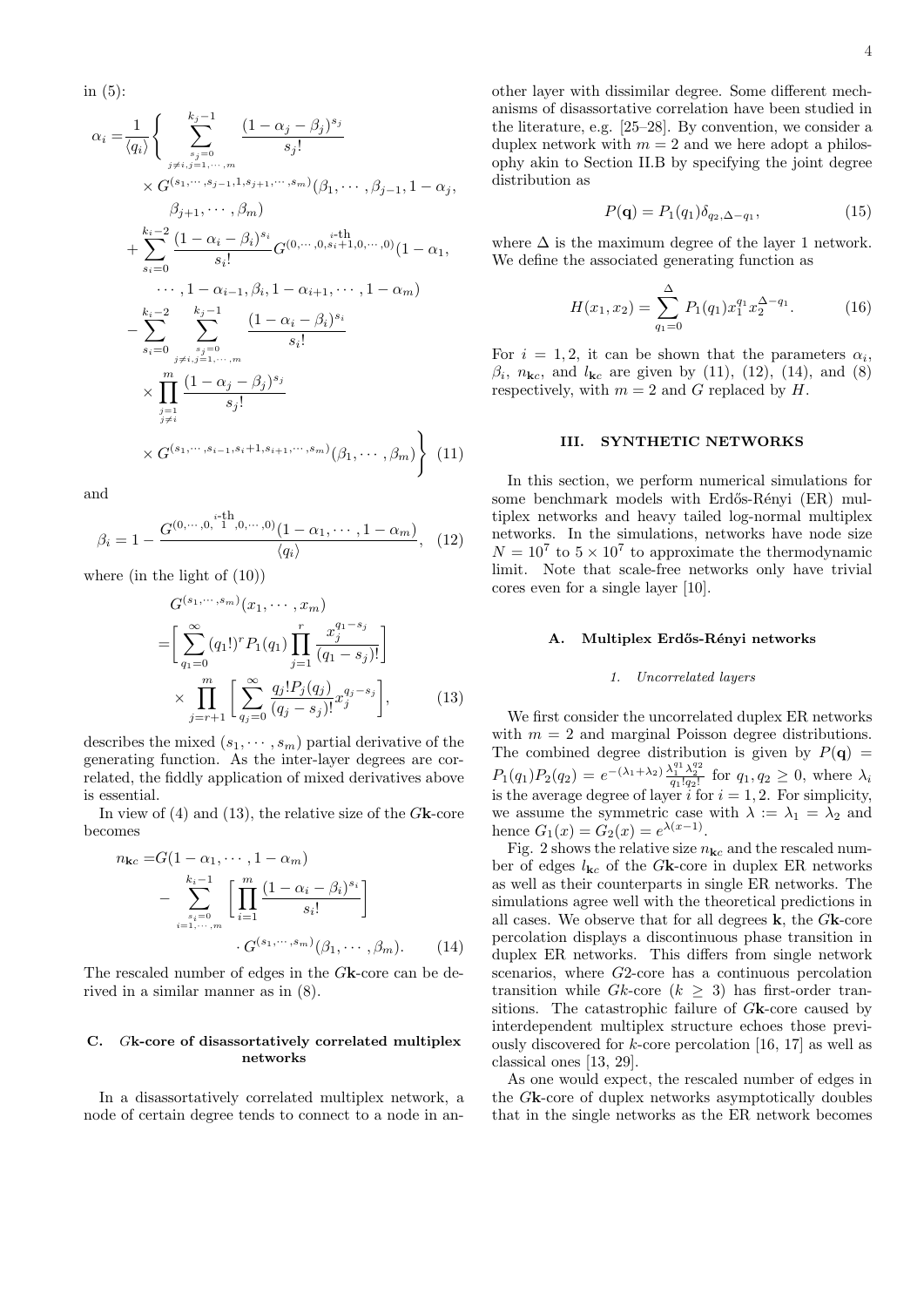

FIG. 2: The relative fraction *n***k***<sup>c</sup>* of *G***k**-core and rescaled number of edges  $l_{\mathbf{k}c}$  of  $G\mathbf{k}$ -core in single and uncorrelated duplex ER networks for  $k = 2$  (cyan diamonds),  $k = 3$  (magenta stars),  $k = 4$  (yellow right triangles),  $\mathbf{k} = (2, 2)$  (red squares),  $\mathbf{k} = (2, 3)$  (blue upper triangles),  $\mathbf{k} = (3, 3)$  (green circles). The lines are theoretical results and data points are based on simulations averaged over 40 realizations of networks with  $10<sup>7</sup>$ nodes and mean degree *λ*.

dense (i.e., when  $\lambda$  grows); see Fig. 2(b). When comparing Fig.  $2(a)$  with Fig.  $2(b)$ , it can be seen that the critical values of connectivity  $\lambda$  coincide for  $n_{\mathbf{k}c}$  and the corresponding  $l_{\mathbf{k}c}$ .

The influence of multiplex architecture can be better appreciated in Fig. 3, where  $n_{\mathbf{k}c}$  is plotted as a function for a range of *m*, the number of layers. A couple of interesting observations are in order. Firstly, the tipping point, where the *G***k**-core is suddenly fragmented, can be identified for ER networks with any given  $\lambda$ . For example, the tipping point of  $G(2, 2, \dots, 2)$ -core percolation for ER networks having  $\lambda = 10$  is  $m = 4$  (see Fig. 3(a)), and that of  $G(3,3,\dots,3)$ -core percolation is  $m=2$  (see Fig. 3(b)). Notice that this dramatic drop of  $n_{\mathbf{k}c}$  with respect to *m* is not implied by the first-order percolation for a given multiplex network (with fixed *m*) as observed in Fig. 2. Secondly, although the more layers the more fragile the network becomes, the effect of multiplexity on  $G$ **k**-core tends to decrease as  $m$  grows — a multiplex network version of 'diminishing marginal utility'. This phenomenon is demonstrated by the increasing gaps between lines in Fig. 3 when *m* increases steadily.

### *2. Correlated layers*

We next consider the correlated duplex ER networks with  $r = m = 2$ . For the assortatively correlated network, the network has degree distribution  $P(\mathbf{q}) =$  $P_1(q_1)\delta_{q_2,q_1}$  with Poisson distribution  $P_1(q_1) = e^{-\lambda} \frac{\lambda^{q_1}}{q_1!}$  $\frac{\lambda^{41}}{q_1!}$ . The joint generating function is given by  $G(x_1, x_2)$  =  $e^{\lambda(x_1x_2-1)}$ .

In Fig. 4, we show the relative size  $n_{\mathbf{k}c}$  and the rescaled number of edges  $l_{\mathbf{k}c}$  of the *G***k**-core in both assortatively correlated and uncorrelated duplex ER networks. The simulations are consistent with the theoretical predictions in Section II.B. For all degrees **k**, the *G***k**-cores display discontinuous transitions in both uncor-



FIG. 3: The relative fraction  $n_{\mathbf{k}c}$  of  $G\mathbf{k}$ -core as a function of layer number *m* in uncorrelated multiplex ER networks with different mean degree:  $\lambda = 10$  (crosses),  $\lambda = 11$  (pluses),  $\lambda =$ 12 (lower triangles),  $\lambda = 13$  (squares),  $\lambda = 14$  (asterisks),  $\lambda =$ 15 (circles) for (a)  $\mathbf{k} = (2, 2, \dots, 2)$  and (b)  $\mathbf{k} = (3, 3, \dots, 3)$ . The lines are theoretical results and data points are based on simulations averaged over 30 realizations of networks with  $10<sup>7</sup>$ nodes.



FIG. 4: The relative fraction  $n_{\mathbf{k}c}$  of Gk-core and rescaled number of edges  $l_{\mathbf{k}c}$  of  $G\mathbf{k}$ -core in uncorrelated duplex ER networks for  $\mathbf{k} = (2, 2)$  (red squares),  $\mathbf{k} = (2, 3)$  (blue triangles),  $\mathbf{k} = (3, 3)$  (green circles) and assortatively correlated duplex ER networks for  $\mathbf{k} = (2, 2)$  (black squares),  $\mathbf{k} = (2, 3)$ (black triangles),  $\mathbf{k} = (3,3)$  (black circles). The lines are theoretical results and data points are based on simulations averaged over 40 realizations of networks with  $10<sup>7</sup>$  nodes and mean degree *λ*.

related and correlated networks. Moreover, compared to uncorrelated counterparts, assortatively correlated networks have larger *G***k**-cores. This phenomenon can be attributed to the lower possibility of cascading failure due to the stringent inter-layer degree correlation. Also, comparing Fig.  $4(a)$  with Fig.  $4(b)$ , we observe hat the critical values of connectivity  $\lambda$  coincide for  $n_{\mathbf{k}c}$  and the corresponding  $l_{\mathbf{k}c}$ .

For the disassortatively correlated network, the network has degree distribution  $P(\mathbf{q}) = P_1(q_1)\delta_{q_2,\Delta-q_1}$ with Poisson distribution  $P_1(q_1) = e^{-\lambda} \frac{\lambda^{q_1}}{q_1!}$  $\frac{\lambda^{q_1}}{q_1!}$  and  $\Delta =$  $(\ln \ln N)^{-1} \ln N$  [30]. Note that in the disassortatively correlated model, only the layer 1 follows strictly the ER network degree distribution. In Fig. 5 we compare the relative size  $n_{\mathbf{k}c}$  and the rescaled number of edges  $l_{\mathbf{k}c}$ of the *G***k**-core in both correlated and uncorrelated duplex ER networks. We similarly observed discontinuous phase transition at critical values of  $\lambda$  for all degrees **k** as in Fig. 4. However, the disassortativity tends to weaken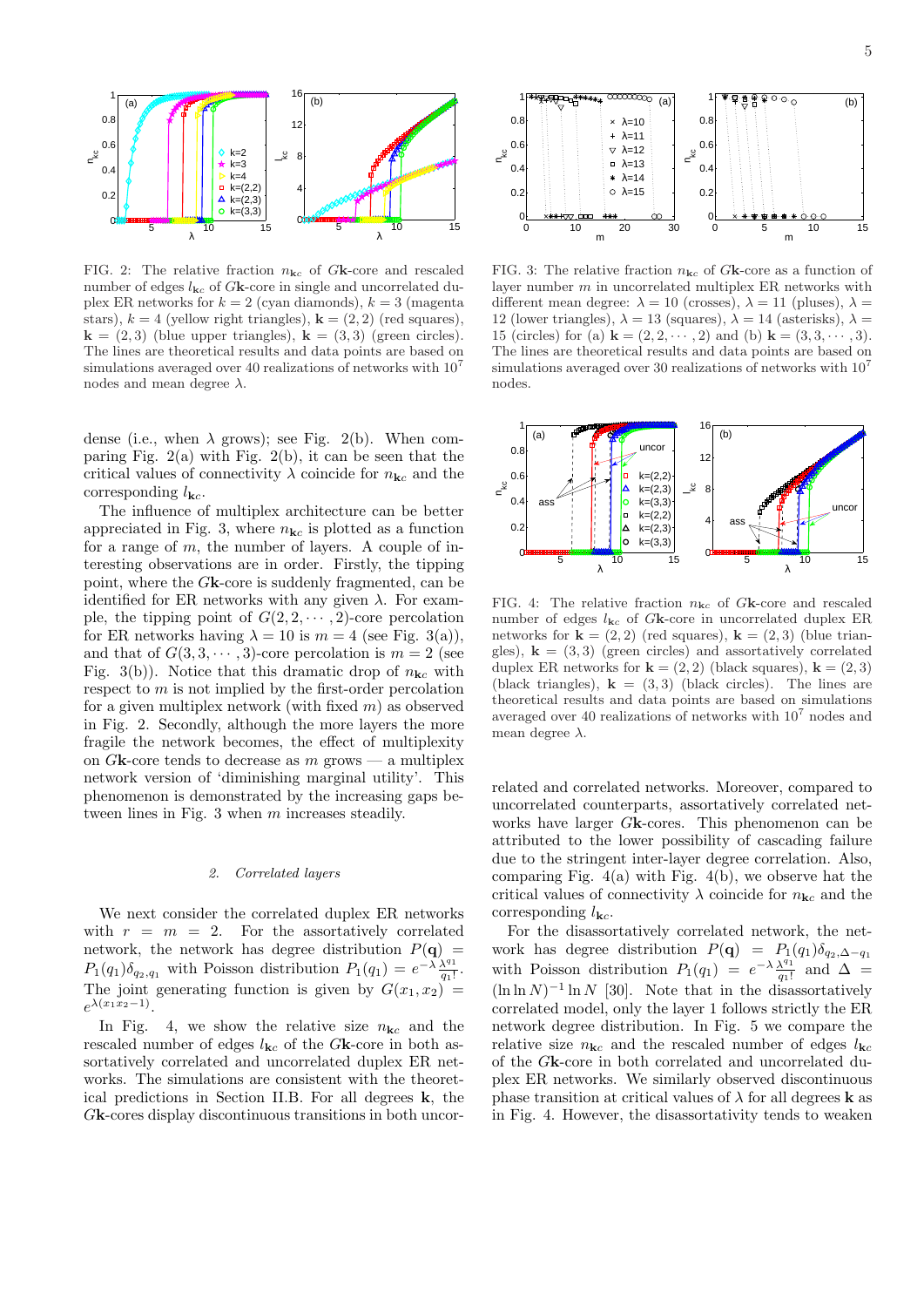

FIG. 5: The relative fraction  $n_{\mathbf{k}c}$  of *G***k**-core and rescaled number of edges  $l_{\mathbf{k}c}$  of  $G\mathbf{k}$ -core in uncorrelated duplex ER networks for  $\mathbf{k} = (2, 2)$  (red squares),  $\mathbf{k} = (2, 3)$  (blue triangles),  $\mathbf{k} = (3, 3)$  (green circles) and disassortatively correlated duplex ER networks for  $\mathbf{k} = (2, 2)$  (black squares),  $\mathbf{k} = (2, 3)$ (black triangles),  $\mathbf{k} = (3,3)$  (black circles). The lines are theoretical results and data points are based on simulations averaged over 40 realizations of networks with 10<sup>7</sup> nodes and mean degree *λ*.

the *G***k**-core in all cases, which is in sharp contrast to assortatively correlated ones as one would expect.

#### **B. Multiplex log-normal networks**

### *1. Uncorrelated layers*

As a second example, we consider the uncorrelated duplex networks with  $m = 2$  and asymptotic log-normal degree distribution  $P(\mathbf{q}) = P_1(q_1)P_2(q_2) \propto \exp(-\mathbf{q})$  $(\ln q_1 - \sigma_1)^2 + (\ln q_2 - \sigma_2)^2$  $\frac{4(\ln q_2-\sigma_2)^2}{4}$  for  $q_1, q_2 \geq 1$ . The log-normal distribution  $P_1(q_1)$  is heavy tailed and skewed with mode  $e^{\sigma_1 - 2}$  and mean  $e^{\sigma_1 + 1}$ . Some growing networks such as citation networks are found to have log-normal degree distributions [31, 32]. For simplicity, we assume the symmetric case with  $\sigma := \sigma_1 = \sigma_2 \in (-\infty, \infty)$ .



FIG. 6: The relative fraction  $n_{\mathbf{k}c}$  of *G***k**-core and rescaled number of edges  $l_{\mathbf{k}c}$  of *G***k**-core in single and uncorrelated duplex log-normal networks for  $k = 2$  (cyan diamonds),  $k = 3$ (magenta stars),  $k = 4$  (yellow right triangles),  $\mathbf{k} = (2, 2)$  (red squares),  $\mathbf{k} = (2, 3)$  (blue upper triangles),  $\mathbf{k} = (3, 3)$  (green) circles). The lines are theoretical results and data points are based on simulations averaged over 40 realizations of networks with  $5 \times 10^7$  nodes and parameter  $\sigma$ .

The relative size  $n_{\mathbf{k}c}$  and the rescaled number of edges

 $l_{{\bf k}c}$  of the  $G{\bf k}$  core in duplex log-normal networks as well as their counterparts in single layer log-normal networks are show in Fig. 6. Similarly as in the ER case, the *G***k**core percolation displays a discontinuous phase transition for all degrees **k**, and *Gk*-core percolation for  $(k \geq 3)$  has discontinuous phase transitions. It is worth noting that multiplexity causes much more harm to the structural resilience to log-normal networks than ER networks. For example, *G*(2*,* 2)-core is larger than *G*4-core for ER networks in Fig. 2 while *G*(2*,* 2)-core becomes much smaller than *G*4-core for log-normal networks in Fig. 6. This discrepancy can be explained by the heterogenous degree distribution of the log-normal network, where low-degree nodes are likely connected to hubs spreading the pruning process farther.



FIG. 7: The relative fraction  $n_{\mathbf{k}c}$  of Gk-core as a function of layer number *m* in uncorrelated multiplex log-normal networks with different parameter  $\sigma$ :  $\sigma = 4$  (crosses),  $\sigma = 4.5$ (pluses),  $\sigma = 5$  (triangles),  $\sigma = 5.5$  (squares) for (a)  $\mathbf{k} =$  $(2, 2, \dots, 2)$  and (b)  $\mathbf{k} = (3, 3, \dots, 3)$ . The lines are theoretical results and data points are based on simulations averaged over 30 realizations of networks with  $5 \times 10^7$  nodes.

In Fig. 7, we display  $n_{\mathbf{k}c}$  as a function of the number of layers *m*. Like in the ER cases above, we observe the tipping points for *G***k**-core percolation in lognormal multiplex networks. For instance, when  $\sigma = 4$ , the tipping point of  $G(2, 2, \dots, 2)$ -core percolation for log-normal networks is  $m = 4$  (see Fig. 7(a)) — which is the critical point where  $n_{\mathbf{k}c}$  drops to zero abruptly. The tipping point of  $G(3,3,\dots,3)$ -core for the same network reduces to  $m = 3$  as one would expect (see Fig. 7(b)).

Note that the density of log-normal network is expressed in an exponential function of  $\sigma$ , roughly proportional to  $e^{\sigma}$ . This means the span of density is unequal, for example, from  $\sigma = 4$  to  $\sigma = 4.5$  and to  $\sigma = 5$  (see Fig. 7). Hence, the effect of multiplexity ('diminishing marginal utility') on *G***k**-core is less obvious compared to the ER cases in Fig. 3.

### *2. Correlated layers*

We next consider the assortatively correlated duplex log-normal networks with  $r = m = 2$ . The network has degree distribution  $P(\mathbf{q}) = P_1(q_1) \delta_{q_2,q_1}$  with log-normal distribution  $P_1(q_1) \propto \exp\left(-\frac{(\ln q_1 - \sigma)^2}{4}\right)$  $\frac{(1-\sigma)^2}{4}$ ).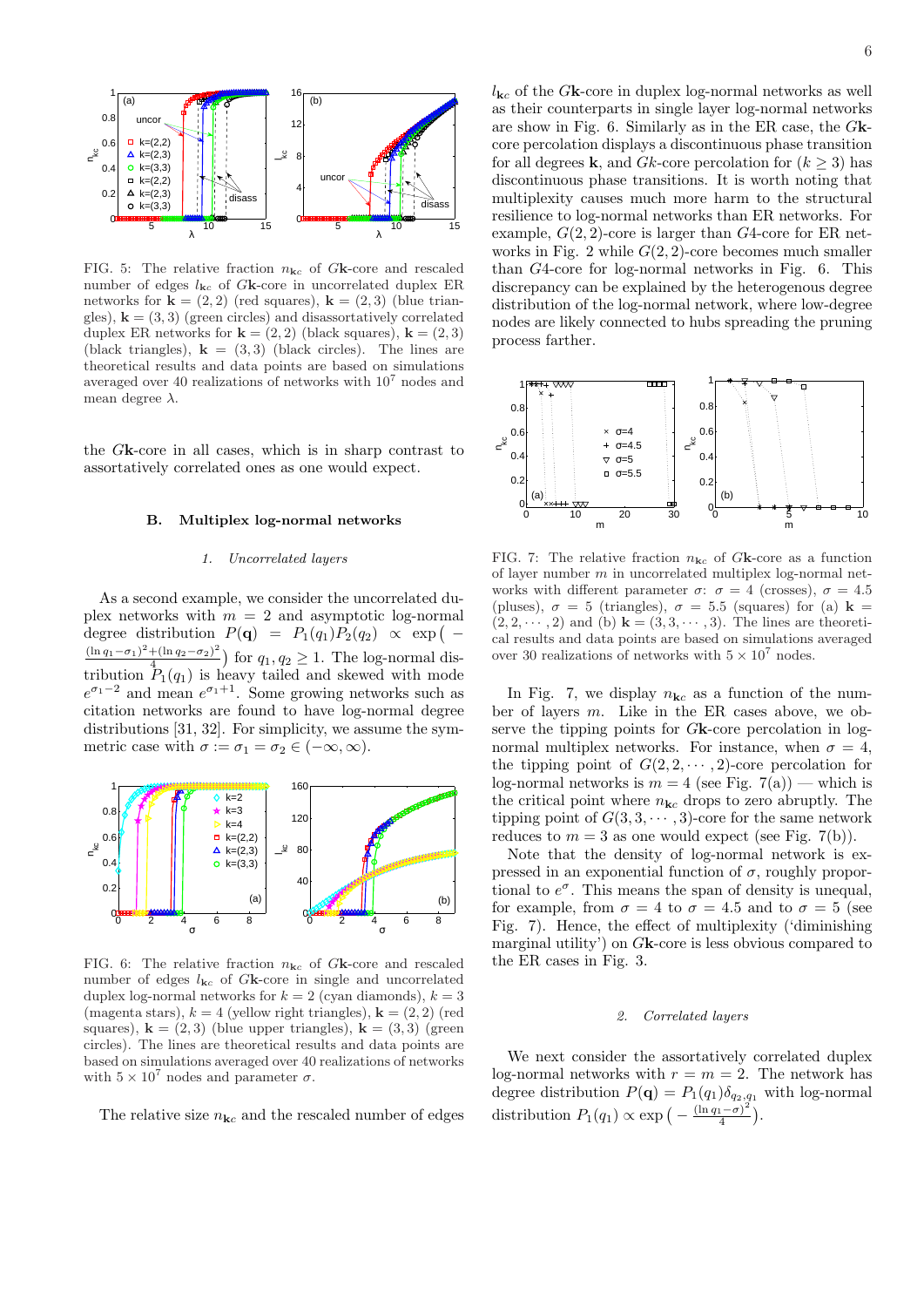

FIG. 8: The relative fraction *n***k***<sup>c</sup>* of *G***k**-core and rescaled number of edges  $l_{\mathbf{k}c}$  of *G***k**-core in uncorrelated duplex lognormal networks for  $\mathbf{k} = (2, 2)$  (red squares),  $\mathbf{k} = (2, 3)$ (blue triangles),  $\mathbf{k} = (3, 3)$  (green circles) and assortatively correlated duplex log-normal networks for  $\mathbf{k} = (2, 2)$  (black squares),  $\mathbf{k} = (2,3)$  (black triangles),  $\mathbf{k} = (3,3)$  (black circles). The lines are theoretical results and data points are based on simulations averaged over 40 realizations of networks with  $5 \times 10^7$  nodes and parameter  $\sigma$ .

We compare in Fig. 8 the relative size  $n_{\mathbf{k}c}$  and the rescaled number of edges  $l_{\mathbf{k}c}$  of the *G***k**-core in assortatively correlated duplex log-normal with uncorrelated ones. It is found that for all degrees **k**, the *G***k**-cores show discontinuous transitions in both uncorrelated and correlated scenarios. Moreover, similarly as in ER cases, the correlation between two layers suppresses the damage of cascading failure as is demonstrated by larger *G***k**-cores in the correlated networks. Due to the heterogeneity of intra-layer degree distribution, this mitigation effect is even more apparent as compared to Fig. 4. For example, in Fig. 8 *G*(3*,* 3)-core in a assortatively correlated network is considerably larger than  $G(2, 2)$ -core in an uncorrelated network. In Fig. 4, however, this relation is seen to be inverted.



FIG. 9: The relative fraction  $n_{\mathbf{k}c}$  of Gk-core and rescaled number of edges  $l_{\mathbf{k}c}$  of  $G\mathbf{k}$ -core in uncorrelated duplex lognormal networks for  $\mathbf{k} = (2, 2)$  (red squares),  $\mathbf{k} = (2, 3)$ (blue triangles),  $\mathbf{k} = (3, 3)$  (green circles) and disassortatively correlated duplex log-normal networks for  $\mathbf{k} = (2, 2)$  (black squares),  $\mathbf{k} = (2,3)$  (black triangles),  $\mathbf{k} = (3,3)$  (black circles). The lines are theoretical results and data points are based on simulations averaged over 40 realizations of networks with  $5 \times 10^7$  nodes and parameter  $\sigma$ .

For the disassortatively correlated network, it has degree distribution  $P(\mathbf{q}) = P_1(q_1) \delta_{q_2, \Delta - q_1}$  with log-normal

distribution  $P_1(q_1) \propto \exp\left(-\frac{(\ln q_1 - \sigma)^2}{4}\right)$  $\left(\frac{1-\sigma^2}{4}\right)$  and  $\Delta = N-1$ [33]. In this model, both layer 1 and layer 2 are skewed, having heterogeneous degree distributions. In Fig. 9 we compare the relative size  $n_{\mathbf{k}c}$  and the rescaled number of edges  $l_{\mathbf{k}c}$  of the *G***k**-core in both disassortatively correlated and uncorrelated duplex log-normal networks. Similarly as in Fig. 8, we observed discontinuous phase transition at critical values of  $\sigma$  for all degrees **k**. As in the ER network situation, the disassortativity here again significantly weaken the *G***k**-core in all cases as compared to uncorrelated layers.

### **IV. REAL MULTIPLEX NETWORKS**

We consider some real-life multiplex networks with characteristics summarized in Table 1 and apply the computational framework of *G***k**-core percolation over these networks. The first one is a guarantee market network with nodes representing companies and edges joint liability guarantee relationships in China's guarantee circle [34]. Both layer 1 (for the year 2013) and layer 2 (for the year 2014) follow scale-free degree distributions and they are assortatively correlated with the Pearson's coefficient 0.33. The second example is a friendship network extracted from online social media BlogCatalog (layer 1) and Flickr (layer 2), where nodes are users and edges are friendship connections [35]. Both layers have scalefree structures. The third network comes from Internet topology at the autonomous system level with layer 1 representing IPv4 relationship and layer 2 IPv6 relationship over autonomous system nodes [36].

In Fig. 10 we show the relative size of *G***k**-cores in these multiplex networks for different **k** against their theoretical results based on our multiplex network models, where the degree distribution of the empirical networks are fed in. It can be seen that the predictions based on uncorrelated and assortatively correlated models are more accurate than that using disassortatively correlated models generally. This phenomenon is in line with the positive Pearson coefficients for all these networks; c.f. Table 1. On can see from Fig. 10 that, in some cases, there are noticeable discrepancies between theory and reality. Arguably, the inner layer structure such as intra-layer correlation, motif and clustering also influence the *G***k**-cores in real world large-scale networks [8, 12].

## **V. CONCLUSION**

In this paper a pruning process is introduced to produce generalized **k**-core, i.e. *G***k**-core, in the context of multiplex networks. We have presented a general analytical framework for investigating *G***k**-core percolation over uncorrelated and correlated multiplex networks. It is shown that *G***k**-core has a discontinuous phase transition for all degree **k**, different from *Gk*-core in single networks [8, 12]. We have revealed the existence of a tipping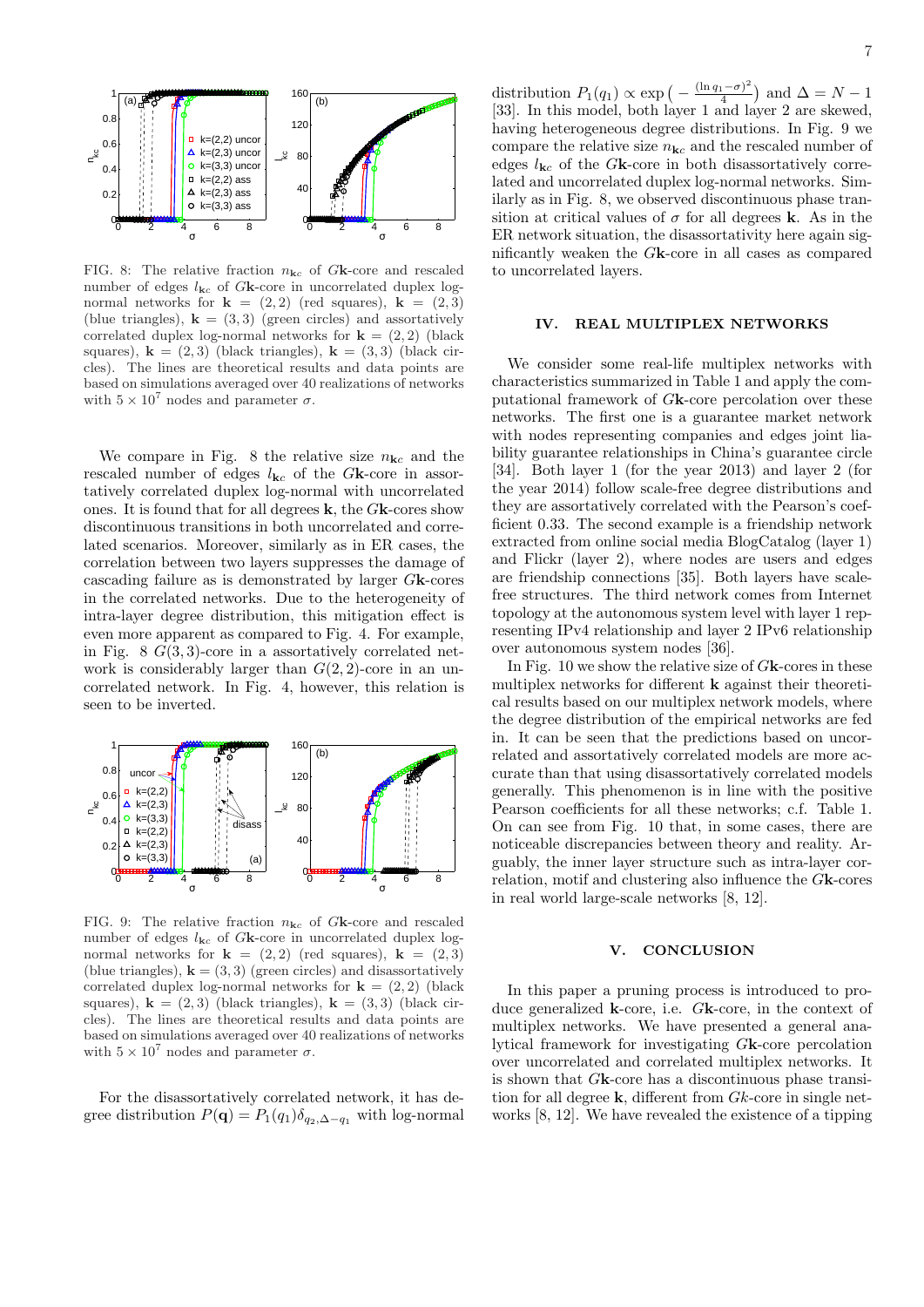|                    |       |        |        |      |      | $u_{\rm ave}$ |            |
|--------------------|-------|--------|--------|------|------|---------------|------------|
| Market [34]        | 4354  | 3618   | 4102   | 83   |      | 77            | $\rm 0.33$ |
| [35]<br>Friendship | '0312 | 333983 | 574802 | 3992 | 4898 | 88.13         | $_{0.09}$  |
| Internet [36]      | 4819  | 1601   | 12045  | 306  | 339  | 4.90          | $\rm 0.24$ |

TABLE I: List of three empirical multiplex networks analyzed in this paper. *N*: number of nodes; *Ei*: number of edges in layer *i*;  $\Delta_i$ : maximum degree in layer *i*;  $d_{ave}$ : average degree; *ρ*: Pearson's correlation coefficient.



FIG. 10: The relative fraction  $n_{\mathbf{k}c}$  of *G***k**-core in (a) Market network, (b) Friendship network, and (c) Internet versus theoretical predictions via uncorrelated and correlated multiplex networks for  $\mathbf{k} = (2, 2)$  (squares),  $\mathbf{k} = (2, 3)$  (triangles), and  $\mathbf{k} = (3, 3)$  (circles). In assortatively and disassortatively correlated models, layer 1 follows empirical distributions.

point of the number of layers, over which the *G***k**-core dismantles abruptly. Interestingly, the depreciating effect of multiplexity on *G***k**-core percolation in multiplex ER networks shows an evident diminishing marginal utility. This implies that dense homogeneous multiplex networks are potentially able to sustain more layers under *G***k**-core percolation than one might expect. We found that the assortative mixing in inter-layer degrees strengthens the *G***k**-core but still leads to discontinuous phase transition as compared to the uncorrelated counterparts. Disassortative mixing, on the contrary, gives rise to weaker *G***k**-core for all **k**. These inter-layer degree correlation induced effects tend to be more salient systematically in heterogenous networks than homogeneous ones.

The depreciation caused by multiplexity in terms of *G***k**-core in uncorrelated multiplex networks discovered here is qualitatively similar to the observation for *k*-core in [16, 17]. The removal of nearest neighbors of weak nodes *G***k**-core percolation characterizes a specific robustness under spreading damage. Studying the mixing of inter-layer degree distributions enhances our understanding on the impact of multiplexity and correlation on robustness in real world systems, where subsequent damage or contact infection is likely in the neighborhood of a compromised node. The results will enable use to design robust complex systems and optimize structural correlation in response to virus-like attacks.

#### **Acknowledgment**

The author would like to thank the reviewers for their detailed valuable comments that improved the quality of the paper. This work was supported in part by UoA Flexible Fund (Grant No. 201920A1001) and Northumbria University.

- [1] D. J. Watts and S. H. Strogatz, Nature **393**, 440 (1998).
- [2] M. E. J. Newman, *Networks, 2nd Edition* (Oxford University Press, Oxford, 2018).
- [3] N. Boers, B. Goswami, A. Rheinwalt, B. Bookhagen, B. Hoskins, and J. Kurths, Nature **566**, 373 (2019).
- [4] R. Cohen and S. Havlin, *Complex Networks: Structure, Robustness and Function* (Cambridge University Press, Cambridge, 2010).
- [5] G. Dong, J. Fan, L. M. Shekhtman, S. Shai, R. Du, L. Tian, X. Chen, H. E. Stanley, and S. Havlin, Proc. Natl. Acad. Sci. U.S.A **115**, 6911 (2018).
- [6] S. N. Dorogovtsev, A. V. Goltsev, and J. F. F. Mendes, Phys. Rev. Lett. **96**, 040601 (2006).
- [7] G. J. Baxter, S. N. Dorogovtsev, K.-E. Lee, J. F. F. Mendes, and A. V. Goltsev, Phys. Rev. X **5**, 031017

(2015).

- [8] N. Azimi-Tafreshi, S. Osat, and S. N. Dorogovtsev, Phys. Rev. E **99**, 022312 (2019).
- [9] Y.-Y. Liu, J.-J. Slotine, and A.-L. Barabási, Nature 473, 167 (2011).
- [10] Y.-Y. Liu, E. Csóka, H. Zhou, and M. Pósfai, Phys. Rev. Lett. **109**, 205703 (2012).
- [11] C. Witt, Theor. Comput. Sci. **425**, 117 (2012).
- [12] Y. Shang, New J. Phys. **21**, 093013 (2019).
- [13] S. Boccaletti, G. Bianconi, R. Criado, C. I. del Genio, J. Gómez-Gardeñes, M. Romance, I. Sendiña-Nadal, Z. Wang, and M. Zanin, Phys. Rep. **544**, 1 (2014).
- [14] F. Radicchi and G. Bianconi, Phys. Rev. X **7**, 011013 (2017).
- [15] M. M. Danziger, I. Bonamassa, S. Boccaletti, and